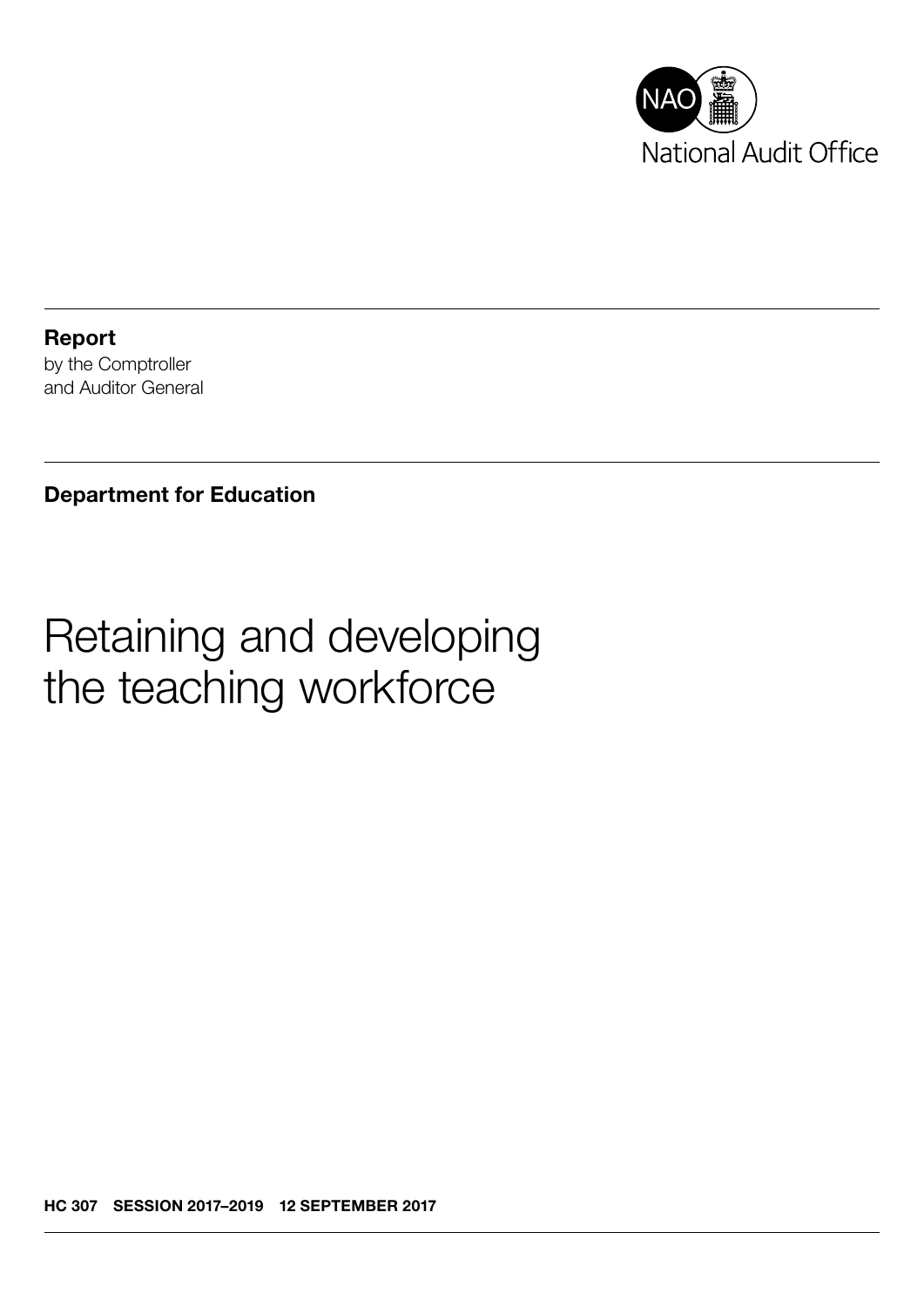## Key facts

# 457,300 £21bn £35.7m

teachers in state-funded schools in England in November 2016

spent annually by state-funded schools on teaching staff

our estimate of the

Department for Education's spending on programmes to retain and develop the teaching workforce in 2016-17

| 26,000 | increase in the number of primary and nursery school teachers<br>between November 2010 and November 2016 (13.2% increase)                                            |
|--------|----------------------------------------------------------------------------------------------------------------------------------------------------------------------|
| 10,800 | fall in the number of secondary school teachers between<br>November 2010 and November 2016 (4.9% decrease)                                                           |
| 14,200 | number of qualified teachers returning to state-funded schools<br>in 2016 (representing around a third of total qualified entrants)                                  |
| 34,910 | number of qualified teachers leaving for reasons other than<br>retirement in 2016                                                                                    |
| 85%    | of secondary school leaders surveyed considered that they did<br>not receive sufficient support from the Department for Education<br>to retain high-quality teachers |
| 52%    | of secondary school vacancies in 2015/16 were filled by teachers<br>with the experience and expertise required, according to our<br>survey of school leaders         |
| 82%    | of secondary school pupils in 2016 were in schools where<br>Ofsted rated the quality of teaching, learning and assessment<br>as outstanding or good                  |
| 97%    | of school leaders surveyed considered that cost was a barrier<br>to improving the quality of their teaching workforce                                                |

Teacher numbers are reported as full-time equivalents.

In this report, dates in the format '20xx–yy' refer to central or local government financial years (1 April to 31 March). Maintained schools report their finances in financial years. Dates in the format '20xx/yy' refer to academic years (1 September to 31 August). Academies report their finances in academic years.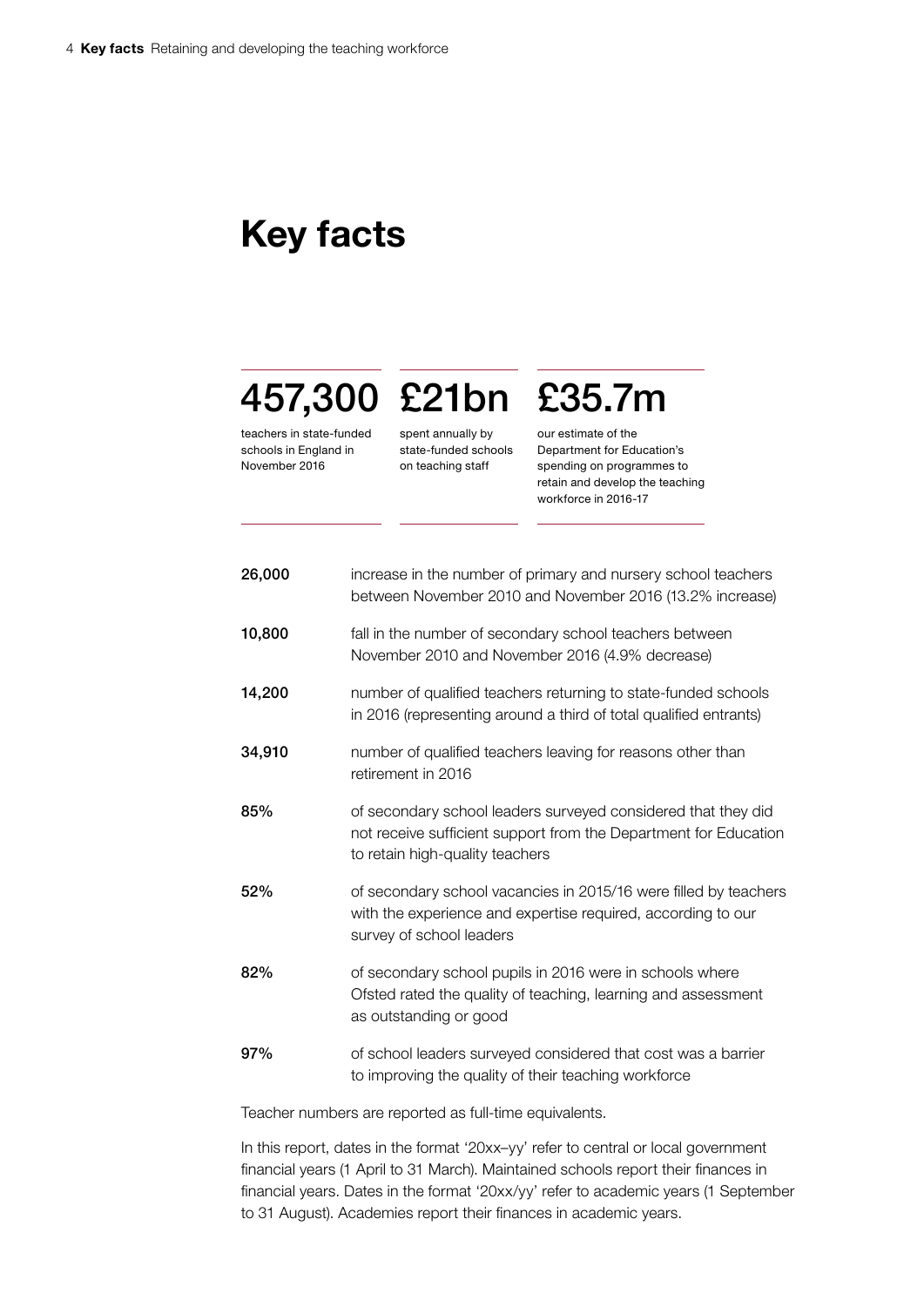## Summary

1 At November 2016 some 457,300 teachers worked in the state-funded sector in England, mainly in primary and secondary schools (Figure 1 overleaf). The teaching workforce had grown slightly since November 2015, with 1,000 more qualified teachers joining than leaving during the year.

2 There are approximately 21,900 state-funded schools in England, which educate 8.1 million pupils aged up to 19. The school-age population has been growing, increasing the need for teachers. The number of pupils of primary and nursery age in state-funded schools increased by 598,000 (14.6%) between January 2011 and January 2017. This larger number of pupils is now moving from primary to secondary education. After a reduction between 2011 and 2015, the number of pupils of secondary school age has since begun to increase and is forecast to rise by 540,000 (19.4%) between 2017 and 2025.

3 The Department for Education (the Department) is accountable for securing value for money from spending on education services. It distributes funding to schools using formulae set by local authorities. Schools spend around £21 billion a year on teaching staff, more than half of their total spending. As employers, schools play a crucial role in retaining and developing teachers. Local authorities are responsible for supporting maintained schools, and multi-academy trusts play a similar role in the academies sector.

4 Schools are managing their teaching workforce within an increasingly challenging context. Although the overall schools budget was protected in real terms following the 2015 Spending Review, average funding per pupil was not due to increase in line with inflation. To deal with this, and meet cost pressures outside their control, the Department expected schools to make significant efficiency savings, including £1.7 billion a year by 2019-20 by using staff more efficiently. In July 2017 the Department announced additional funding of £1.3 billion for the core schools budget over two years, 2018-19 and 2019-20. It has not yet revised its estimates of the savings that schools will need to make.

5 Successive governments have aimed to improve the quality of education and teaching. The Department set out its ambitions for the teaching workforce in its March 2016 white paper, *Educational Excellence Everywhere*. It wants to see "great teachers everywhere they are needed". It has a range of initiatives aimed at improving the quality of teachers, supporting the retention of teachers and ensuring that teachers are deployed where they are needed most. We estimate that the Department spent £35.7 million on these activities in 2016-17.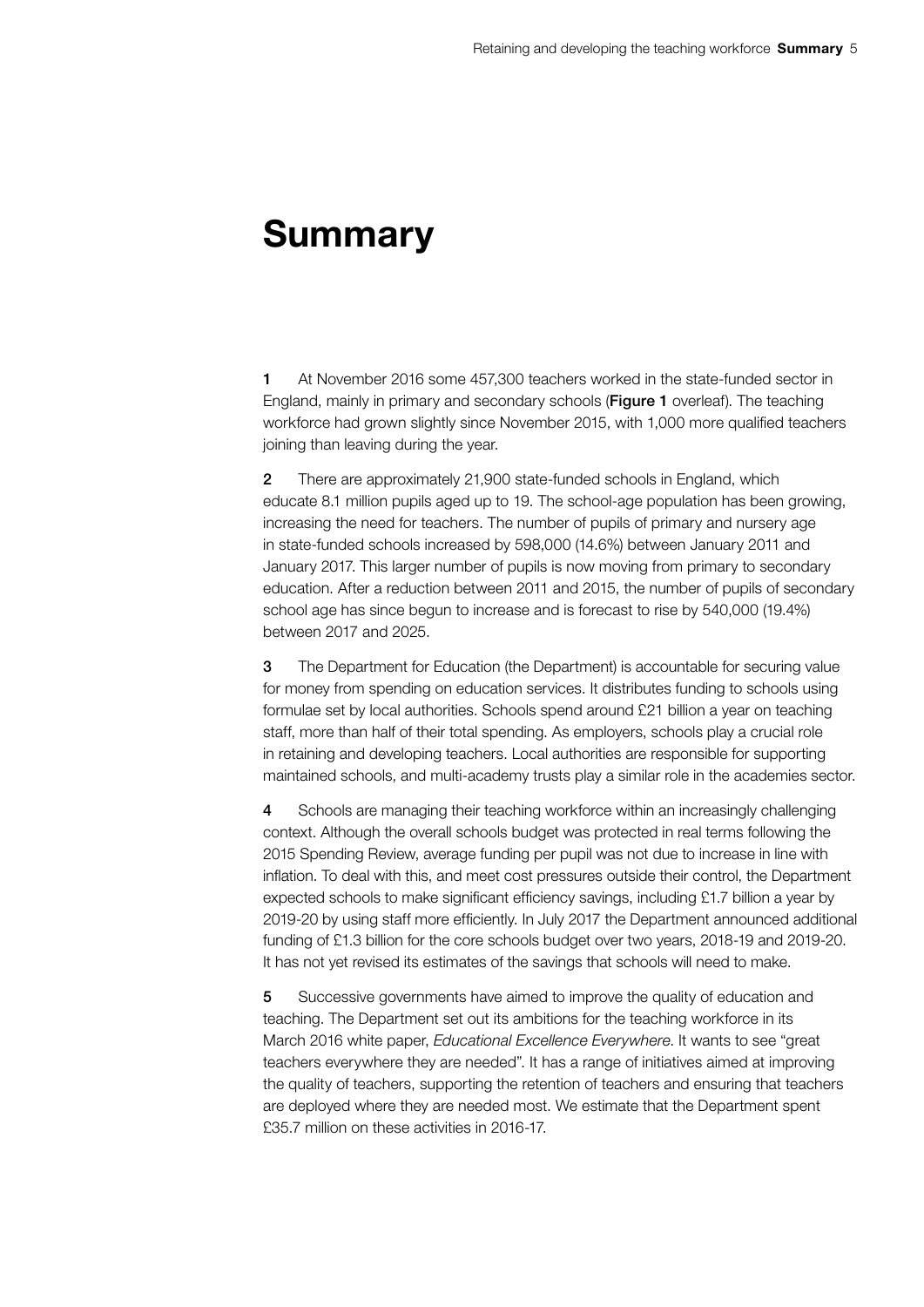# Figure 1

Flows into and out of the state-funded teaching workforce in 2016 Figure 1<br>Flows into and out of the state-funded teaching workforce in 2016



### Notes

- Full- and part-time teachers are shown as headcount, with all other figures shown as full-time equivalents. 1 Full- and part-time teachers are shown as headcount, with all other fi gures shown as full-time equivalents.
- Entrants and leavers are qualified teachers only for the year November 2015 to November 2016, also expressed as a percentage of the qualified teaching workforce. 2 Entrants and leavers are qualifi ed teachers only for the year November 2015 to November 2016, also expressed as a percentage of the qualifi ed teaching workforce.
- Teaching workforce figures are as at November 2016. 3 Teaching workforce figures are as at November 2016.
- Numbers for primary schools include teachers in maintained nursery schools, who totalled 1,200 at November 2016. 4 Numbers for primary schools include teachers in maintained nursery schools, who totalled 1,200 at November 2016.
	- Other entrants include qualified teachers from overseas and trainees who deferred entering the state-funded sector. 5 Other entrants include qualified teachers from overseas and trainees who deferred entering the state-funded sector.
- 6 Figures exclude teaching assistants, who are outside the scope of this report. Figures exclude teaching assistants, who are outside the scope of this report
- The components of the teaching workforce, and the flows into and out of the workforce, may not sum to the total due to rounding or, for example,  $7$  The components of the teaching workforce, and the flows into and out of the workforce, may not sum to the total due to rounding or, for example, the exclusion of serving teachers who died during the year. the exclusion of serving teachers who died during the year.

Source: National Audit Office analysis of Department for Education 2016 school workforce census data Source: National Audit Office analysis of Department for Education 2016 school workforce census data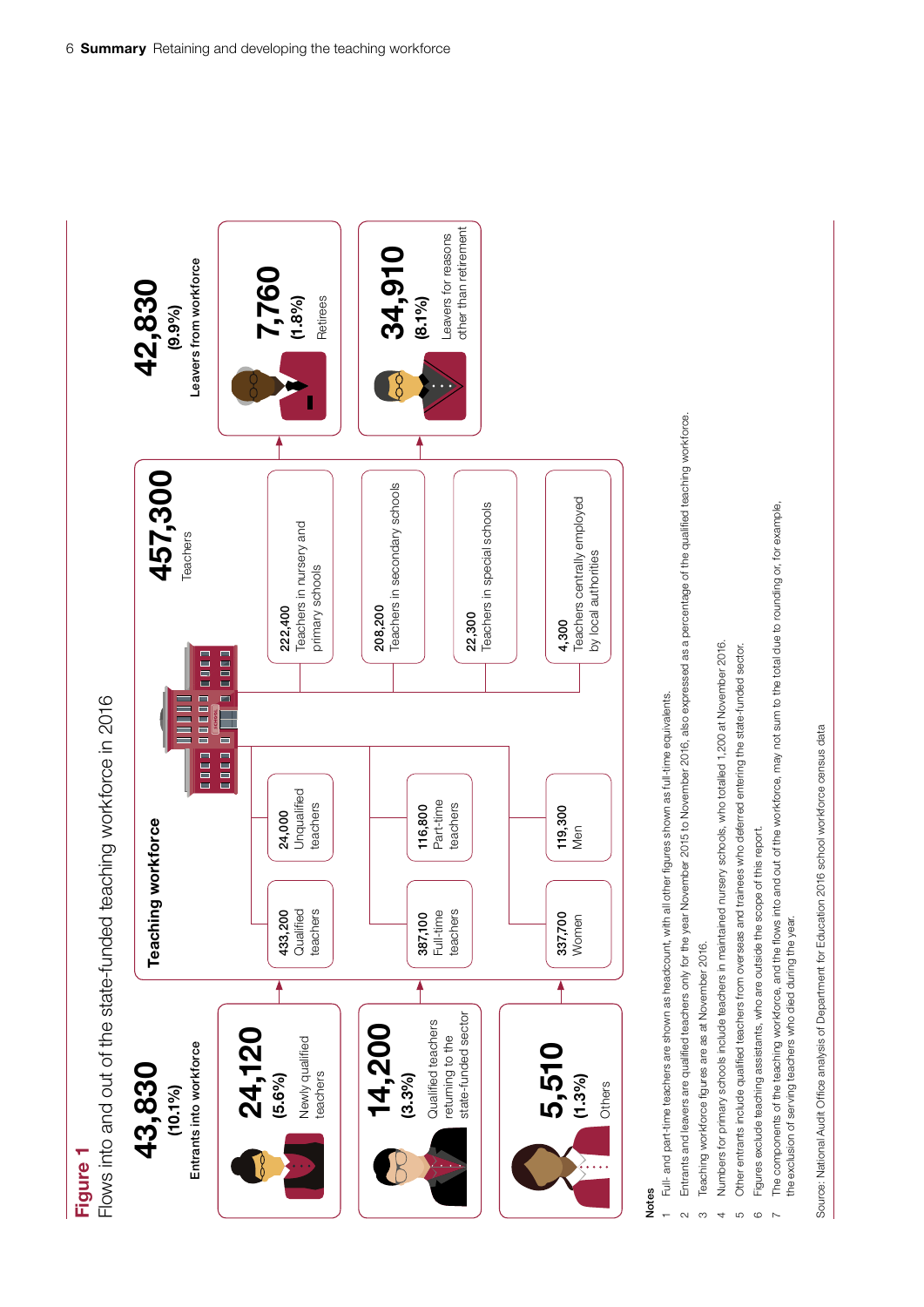#### Focus of our report

6 The Department considers that the quality of teaching is more important to pupil outcomes than anything else a school can control. Having enough high-quality teachers is essential to the effective operation of the school system.

7 We reported in 2016 on whether the Department was achieving value for money through its arrangements to train new teachers.<sup>1</sup> We concluded that the Department had missed its recruitment targets for new trainee teachers for the past four years and that there were signs that teacher shortages were growing.

8 This report focuses on the Department's arrangements to develop and retain the existing teaching workforce. These arrangements would be working optimally if there were enough teachers of the right quality in the right places, and if this was being achieved in a cost-effective way. For example, it is likely to be more effective and cheaper for the taxpayer to encourage existing teachers to stay in the profession, provided they are performing well, than it would be to train new teachers.

9 This report examines whether the Department is effectively supporting the schools sector to retain and develop the teaching workforce. We assessed:

- the teaching workforce and the Department's approach (Part One);
- retention, recruitment of former teachers and deployment (Part Two); and
- teacher quality (Part Three).

10 We set out our audit approach in Appendix One and our evidence base in Appendix Two.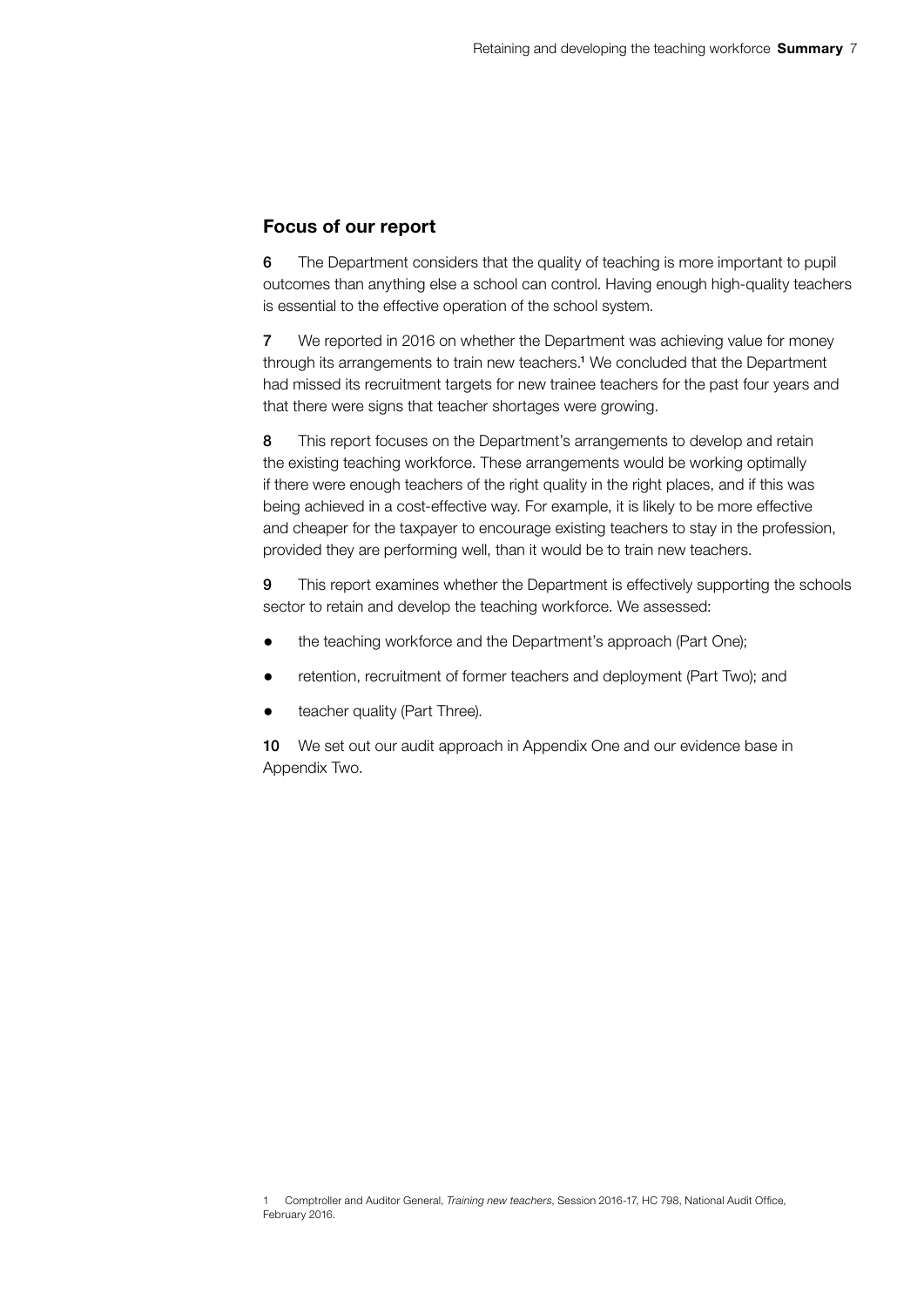#### Key findings

The teaching workforce and the Department's approach

11 The teaching workforce has grown in recent years, but secondary schools face significant challenges to keep pace with rising pupil numbers. Overall, the number of full-time equivalent teachers in state-funded schools increased by 15,500 (3.5%) between 2010 and 2016. However, this masks a reduction in the number of teachers in secondary schools, which fell by 10,800 (4.9%) between 2010 and 2016. In all regions of England, a larger proportion of secondary than primary schools reported at least one teacher vacancy during the same period. Primary pupil–teacher ratios remained fairly constant at around 20.5:1 between 2011 and 2015 with a slight increase to 20.6:1 in 2016, despite the rise in the number of pupils. Secondary pupil–teacher ratios rose from 14.9:1 in 2011 to 15.6:1 in 2016. The Department's default scenario from the teacher supply model assumes that these ratios will continue to rise. This may mean larger classes or more contact time for teachers in secondary schools (paragraphs 1.2 to 1.4 and 2.24).

12 The Department has not set out in a coherent way and shared with schools and the teaching profession how they can work together to improve the teaching workforce. Since its 2016 white paper, the Department has been developing its approach to focus on improving social mobility, helping schools to build capacity and supporting teaching as a profession. It is providing funding of up to £5 million over four years to help establish the Chartered College of Teaching as an independent professional body for teachers. The Department expects schools to take the lead in developing and retaining their teachers. However, it has not brought together and communicated its aims and initiatives in a coherent way that is integrated with its financial health and efficiency programme. To help make the necessary efficiency savings, schools may increase teachers' contact time and require senior staff to do more teaching. These steps risk increasing teachers' workload with implications for recruitment and retention (paragraphs 1.6 to 1.13).

13 The Department's interventions to support the existing teaching workforce have been relatively small scale. We estimate that the Department spent a total of £35.7 million in 2016-17 on its various programmes. This included £91,000 on workload and pupil behaviour interventions, aimed at improving teacher retention. The Department also spent an estimated £34.2 million in 2016-17 on programmes aimed at improving teacher quality. It plans to increase spending significantly to around £70 million on average each year between 2017-18 and 2019-20, including on new programmes such as the Teaching and Leadership Innovation Fund. These amounts are small compared with the £555 million that central government spent on training and supporting new teachers in 2013/14. In our survey, 74% of primary school leaders and 85% of secondary school leaders disagreed that the Department provides schools with sufficient support to retain teachers (paragraphs 1.20, 1.21, 2.12, 2.21 and 3.14).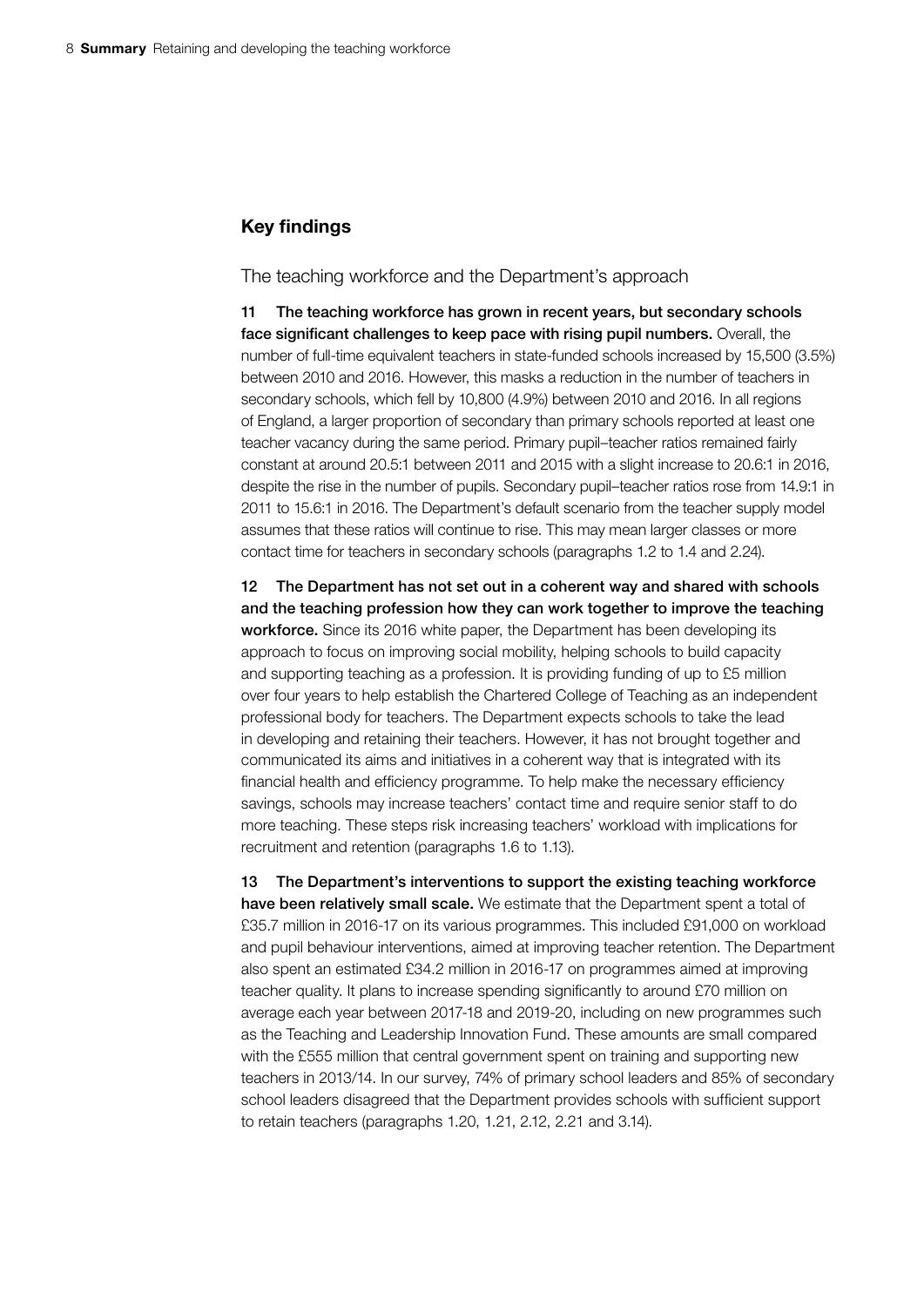14 The Department has limited evidence that its initiatives to retain and develop the teaching workforce are making a difference. The Department found in 2015 that its longest-established programme – teaching schools, which lead alliances of schools offering training and support to each other – was having positive effects, particularly in improving collaboration between schools. However, its evaluation also found that teaching schools had not had a measurable impact on pupil outcomes. In general, the Department has not set out clearly the improvement in outcomes it expects from its initiatives, which it could use to help evaluate impact. The impact of the Department's initiatives depends on schools and teachers engaging with them. Our survey of school leaders found that levels of awareness and engagement varied widely across the different programmes (paragraphs 2.13 and 3.15 to 3.18).

Retention, recruitment of returning teachers and deployment

15 Teachers are increasingly leaving state-funded schools before they reach retirement. The number of qualified teachers leaving state-funded schools increased by 0.6 percentage points from 9.3% of the qualified workforce in 2011 (39,370 full-time equivalent teachers) to 9.9% of the qualified workforce in 2016 (42,830). This was lower than the Department's forecast of 47,360 leavers in 2015/16. The number of qualified teachers retiring fell by 1.5 percentage points between 2011 and 2016, but the number leaving for other reasons increased by 2.1 percentage points over the same period. This meant that 34,910 full-time equivalent teachers left before retirement in 2016. The National Foundation for Educational Research reported in November 2015 that just over half of teachers who leave remain within the schools sector. The Department has undertaken a survey to collect information on why teachers have left and expects the results to be available in autumn 2017 (paragraphs 2.3 to 2.7).

16 Workload is a significant barrier to teacher retention. Our survey of school leaders found that workload is the most important factor in retaining teachers: 67% of respondents reported that workload is a barrier to retention. To help tackle teachers' workload, in March 2016 the Department published reports from three independent groups on marking practices, lesson planning and use of resources, and data management. Our survey found that 81% of school leaders are aware of this guidance but only 44% are engaged with it. The Department has also committed to carry out a survey every two years to track teachers' workload. The baseline survey, published in February 2017, found that classroom teachers and middle leaders worked 54.4 hours on average, during the reference week in March 2016, including the weekend. The Department published an action plan in light of the survey, including offering grants to groups of schools to conduct workload reviews, but has not set out how it expects teacher workload to change (paragraphs 2.8 and 2.13).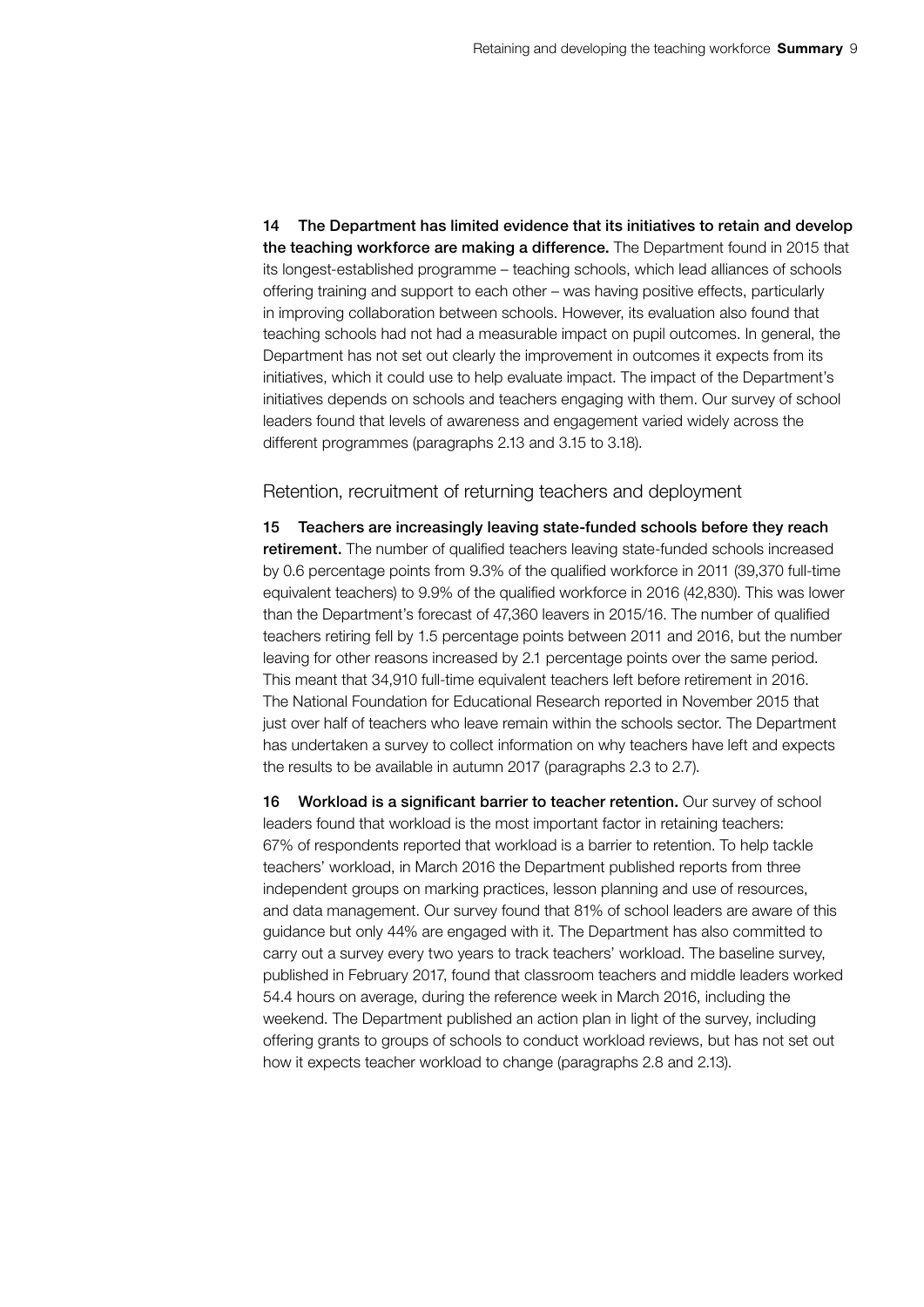17 Schools are finding it increasingly difficult to fill posts with the quality of teachers they need, which may have implications for the quality of education. Overall, the number of reported teacher vacancies has increased but remains low as a proportion of the total workforce. In 2016 schools reported that they had 4,200 vacancies and posts filled temporarily (1.2%), compared with 2,170 (0.6%) in 2010. The proportion of secondary schools reporting at least one teacher vacancy rose from 15.9% in 2010 to 23.0% in 2015; for primary schools, the proportion rose from 4.2% to 6.9% over the same period. Our survey found that schools filled only around half of their vacant posts during 2015/16 with qualified teachers with the experience and expertise required. Schools generally filled the remainder with less experienced teachers, or with teachers with different subject specialisms. However, in around one-tenth of cases, schools did not fill the vacancy at all (paragraphs 2.23 and 2.24).

18 A greater number of qualified teachers are returning to state-funded schools, and the Department and schools have scope to attract back even more teachers who have left and benefit from the investment made in their training. In 2016, 14,200 full-time equivalent teachers returned to work in state-funded schools, an increase of 1,110 on 2011. There is a large pool of trained teachers who are not currently working in state-funded schools. The Department's most recent data show that 243,900 qualified former teachers aged under 60 were not in teaching at the end of 2015, 63% of whom had worked in the previous 10 years. Our survey found, however, that nearly 90% of school leaders had not employed anyone returning to teaching in 2015/16. Schools may prefer to take on newly qualified teachers, for example because they are cheaper or have up-to-date curriculum knowledge. Schools may also not offer the flexible working conditions that some returning teachers seek. The Department's first return-to-work pilot project recruited 428 returning teachers, just over half of the target of 810 (paragraphs 2.17 to 2.21).

19 There are local variations in teacher supply, and the Department and schools do not have mechanisms to make sure that teachers are available where they are most needed. In 2015, the North East had the lowest proportion of schools reporting at least one vacancy (16.4% of secondary schools). The highest proportions of secondary schools reporting at least one vacancy were in outer London (30.4%), the South East (26.4%) and the East of England (25.3%). The Department cancelled its main programme to improve deployment, the National Teaching Service, in December 2016 following a pilot project in the North West. The pilot placed only 24 teachers in schools against a target of 100. The Department concluded that it is challenging to encourage teachers to relocate, although it also recognised that it had not planned the pilot well. It also continues to have limited information on local teacher supply and the factors that affect it. The Department is developing ways to improve its knowledge of the local demand for, and supply of, teachers, but this work is at an early stage (paragraphs 2.26 to 2.33).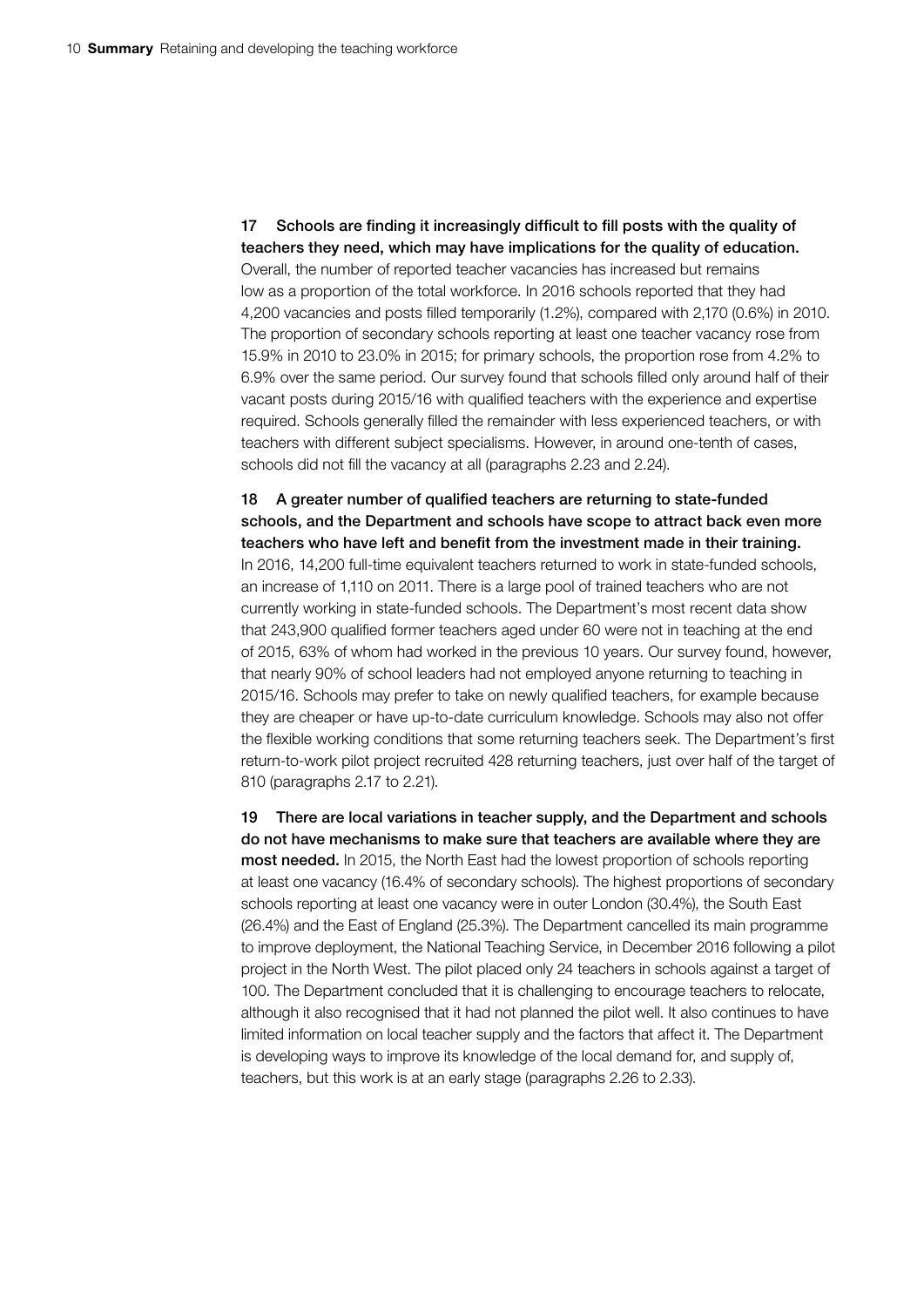#### Teacher quality

20 A greater number of pupils are in schools where Ofsted has rated the quality of teaching, learning and assessment as good or outstanding, but there is considerable regional variation. Measuring teacher quality is not straightforward and it is particularly difficult to assess quality in terms of educational outcomes. The Department uses proxy indicators to measure quality, including Ofsted ratings. In 2016, 90% of primary pupils and 82% of secondary pupils were in schools where Ofsted rated the quality of teaching, learning and assessment as outstanding or good. This compared with 68% and 67% respectively in 2010. However, in 2016 the proportion of pupils in secondary schools where Ofsted rated the teaching, learning and assessment as requires improvement or inadequate varied from 9% in London to 26% in Yorkshire and the Humber. The proportion of pupils in secondary schools rated as inadequate increased with deprivation (paragraphs 3.3 to 3.8).

21 The available data suggest that teachers are undertaking relatively low levels of training and development, with schools reporting that time and cost are barriers to improving teacher quality. Unlike many other professions, teaching does not set and regulate continuing professional development requirements. The Department has published guidance but schools do not have to follow it and there are no minimum expectations for teachers' continuing professional development. The Education Policy Institute reported that, on average, teachers in England spent four days a year on continuing professional development in 2013, compared with an average of 10.5 days across the 36 countries covered by its analysis. In our survey, at least 94% of school leaders said that time and cost are barriers to improving the quality of their teaching workforce. The need for schools to make significant workforce efficiency savings is likely to make it more difficult for them to support teachers' development. Schools also struggle with finding training of the right quality, with no regulation of the wide range of external providers (paragraphs 3.9 to 3.13).

#### Conclusion on value for money

22 Having enough high-quality teachers in the right places is crucial to the success of the school system and to securing value for money for the £21 billion that schools spend on their teaching workforce. Performance against national indicators suggests progress: the overall teaching workforce has been growing and more children are in schools where Ofsted has rated teaching, learning and assessment as good or outstanding. These indicators, however, mask significant variation between schools and concerning trends, especially in secondary schools. Schools are facing real challenges in retaining and developing their teachers, particularly when they are also expected to make significant savings by using staff more efficiently. Without a clear and practical integrated workforce and financial approach, supported by good evidence and school engagement, there is a risk that the pressure on teachers will grow, with implications for the sustainability of the workforce.